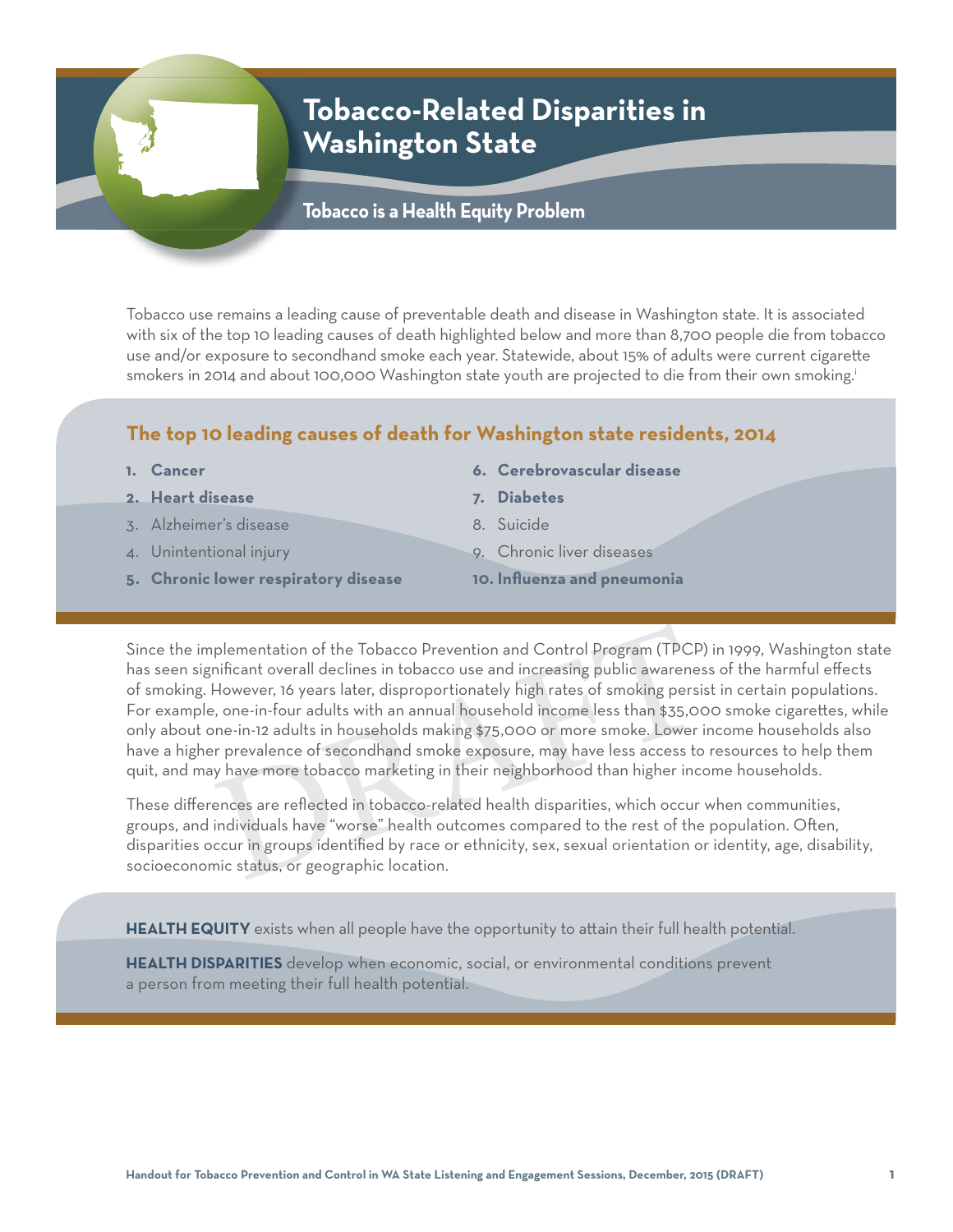To eliminate tobacco-related disparities, we need to ensure that all people benefit from appropriate tobacco control policies and programs and receive appropriate resources to build and strengthen their communities. Eliminating health disparities benefits everyone. The state Medicaid program currently pays more than \$780 million per year in smoking-related healthcare costs. State and local efforts to achieve health equity and eliminate tobacco-related disparities will reduce the overall rate of tobacco use in Washington state and subsequently reduce the statewide economic burden.

### **Tobacco Prevention Can Reduce Chronic Disease Disparities**

The Surgeon General's 2014 report, *The Health Consequences of Smoking – 50 Years of Progress*, provides several updates on the diseases caused by smoking, as well as the total burden of these diseases that is attributable to cigarette smoking (Table 1).

Some of these diseases and conditions identified in Table 1 are more common in certain groups in Washington state, thus increasing the health disparity of tobacco-related harms. For example:

- **Black/African American** adults have a significantly higher rate of diabetes compared with non-Hispanic White adults.<sup>1</sup>
- **American Indian/Alaska Native** adults have significantly higher rates of respiratory cancer,<sup>2</sup> heart disease and diabetes compared with non-Hispanic White adults.<sup>1</sup>
- Low-Income<sup>3</sup> adults have significantly higher rates of heart disease, diabetes and asthma compared to adults with higher income.<sup>1</sup>
- **Lesbian, Gay and Bisexual** adults have a higher prevalence of asthma than heterosexual adults.<sup>1</sup>
- **Native Hawaiian and Pacific Islander** adults have a significantly higher prevalence of diabetes compared with non-Hispanic White adults.<sup>1</sup>

### **TABLE 1:** Smoking attributable causes of death

#### Lung cancer

 Other cancers including cancers of the lip, pharynx and oral cavity, esophagus, stomach, pancreas, larynx, cervix uteri, kidney and renal pelvis, bladder, liver, colon and rectum, and acute myeloid leukemia

Coronary heart disease

 Other heart disease including rheumatic heart disease, pulmonary heart disease, and other forms of heart disease

Cerebrovascular disease

 Other vascular diseases including atherosclerosis, aortic aneurysm, and other arterial diseases

Diabetes mellitus

Pneumonia, influenza, and tuberculosis

Chronic obstructive pulmonary disease (COPD)

 Prenatal conditions (e.g., acute vascular disorders of intestine, respiratory distress syndrome, and low birth weight)

Sudden infant death syndrome (SIDS)

Residential fires

<sup>1</sup> 2012-2014 Washington State Behavioral Risk Factor Surveillance System, age-standardized prevalence

<sup>2</sup> 2011-2012 Washington State Cancer Registry, age-standardized incidence

<sup>3</sup> Adults with an annual household income less than \$35,000 compared to adults with an annual household income more than \$75,000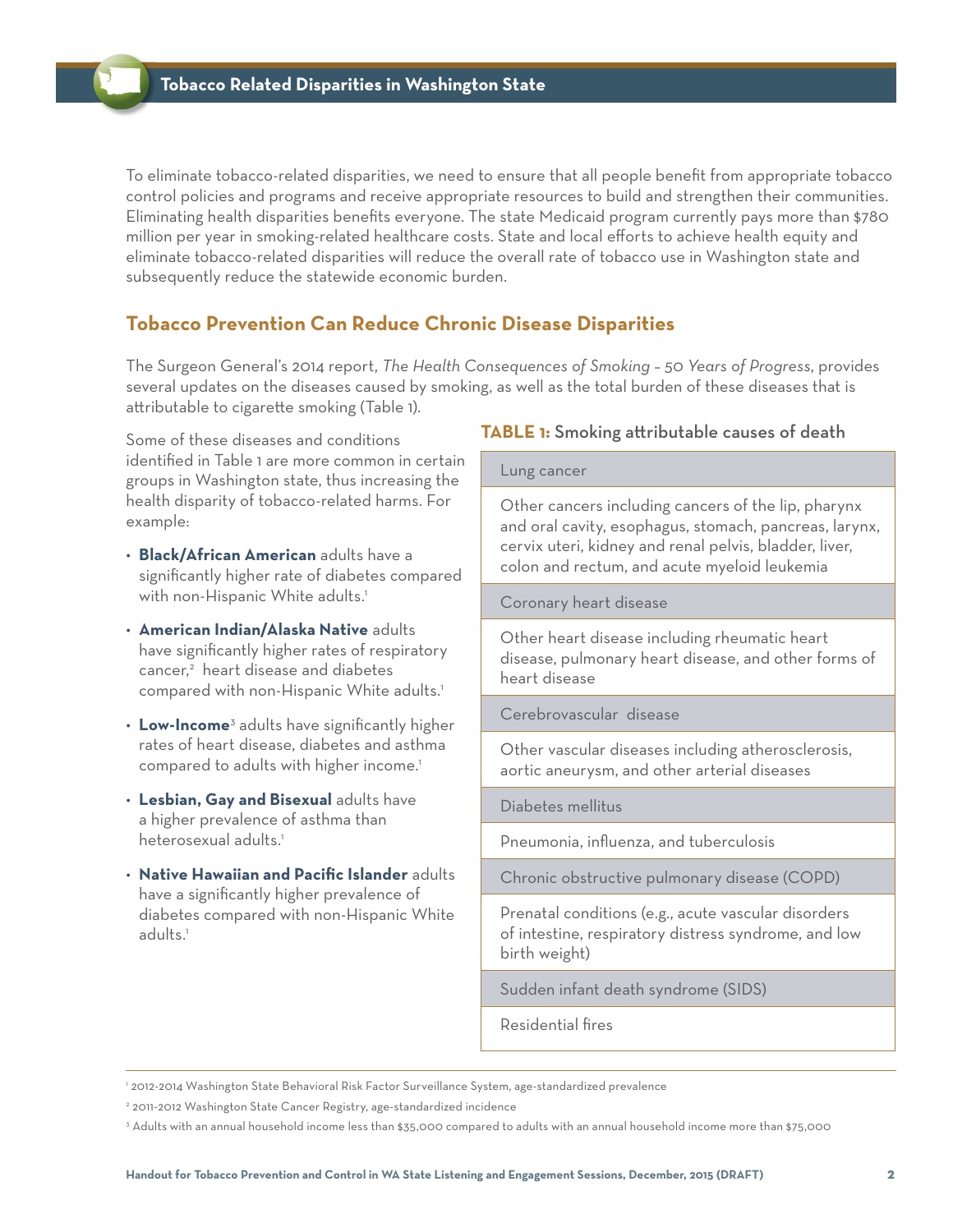### **Tobacco Use Prevalence and Harm Is Hidden By Lack of Data**

A lack of data does not mean that disparities do not exist. Some limitations of general population surveys and risk factor surveillance systems include:

- **Exclusion of specific groups of people**, including people who do not speak English or Spanish, youth who are not enrolled in public schools, or people who do not feel comfortable taking government-sponsored surveys.
- **Small communities** that do not have enough people included in health surveys to provide reliable results. The surveys are intended to represent the state, which is primarily non-Hispanic White (80% in 2014). The sampling strategy results in relatively small numbers of responses for other race/ethnic groups and imprecise estimates (e.g., Native Hawaiian or other Pacific Islander), which can make it difficult to assess disparities across these racial and ethnic groups.
- Grouping of diverse populations in a way that masks important differences in some groups (e.g., Asian Americans). For example, these systems do not consistently assess racial and ethnic origin sub-groups, such as Cambodian Asian or Mexican Hispanic, which could reveal additional disparities.
- **Reliance on self-reported data** which may be influenced by poor recall or social pressure to not report unhealthy behaviors.

An example of the disparities not captured by general population surveys includes high smoking rates among Asian American communities. Although Washington state data shows that Asian Americans have a lower prevalence of smoking (9.7%) than non-Hispanic Whites, disaggregated data collected in-language for the National Latino and Asian American Study show that approximately one-in-three (more than 30%) Vietnamese and Korean men in the United States smoke. Furthermore, communitybased studies conducted in Asian languages show high smoking prevalence rates among Cambodian, Chinese, Korean, Lao, and Vietnamese men. Data taken from the National Survey on Drug Use and Health, 2002-2005, also shows that the prevalence of cigarette smoking among Asian American adults, 18 years and older, varies considerably by sub-groups (APPEAL, 2013).

The Asian and Pacific Islander communities have been strong supporters of appropriate strategies to collect data to accurately represent their communities, including disaggregating data by ethnicity and gender, and using in-language methods. The Washington State Department of Health recently solicited and received feedback from community partners on potential improvements to the 2016 Behavioral Risk Factor Surveillance System (BRFSS) and Healthy Youth Survey (HYS) and is assessing the feasibility of including questions on Asian ethnic origin in both of these surveys.

Data monitoring is also a critical issue for LGBT communities. LGBT communities are sometimes left out of critical surveillance at the national, state, and local levels, and LGBT questions are not routinely included in demographic sections of health monitoring and evaluation surveys.<sup>vi</sup> However, in 2014, Washington state's HYS added sexual orientation as a demographic variable.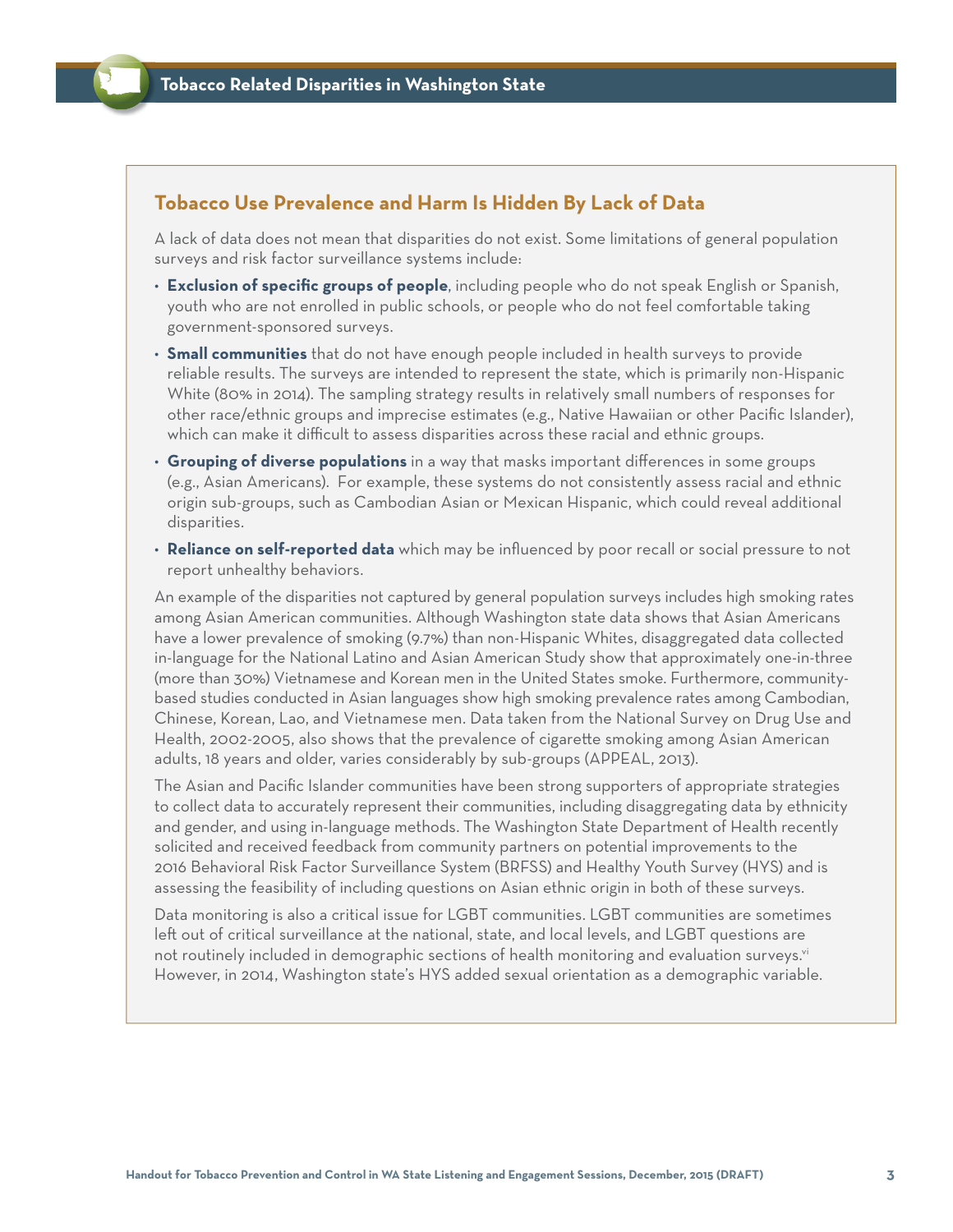### **What Do Tobacco-Related Disparities Look Like In Washington State?**

To describe disparities among youth, we present data from the 2014 Washington State Healthy Youth Survey. For adults, we present data from the 2012-2014 Behavioral Risk Factor Surveillance System (BRFSS).

### **YOUTH**

**Healthy Youth Survey (HYS):** The Healthy Youth Survey is a school-based paper-and-pencil survey of students in grades 6, 8, 10, and 12 that is conducted every two years in Washington state.

The prevalence of past 30-day cigarette smoking among 10th grade students fell from 10% in 2012 to 8% in 2014. Similarly, the prevalence of secondhand smoke exposure in a room among 10th grade students fell from 34% in 2012 to 28% in 2014.

As refl ected in Figures 1 and 2, disparities still exist. American Indian or Alaska Native youth have a higher prevalence of smoking and a higher prevalence of exposure to secondhand smoke than the state average (indicated by the dotted line). Likewise, a higher prevalence of smoking and exposure to secondhand smoke exists among students with lower grades (C's, D's, and F's), students that experienced harassment (in general or because of their perceived sexual orientation), and students who speak Russian or Ukrainian at home.

#### **LGB RACE AND ETHNICITY LANGUAGE BULLIED SEX BULLYING ACADEMICS SPOKEN AT HOME** 40 30 PREVALENCE OF CIGARETTE SMOKING (%) PREVALENCE OF CIGARETTE SMOKING (%) 20 8.9% 7.4% 7.6%7.2% 6.3% 6.5% 10 3.2% 3.6% ⊣ 6% <del>ו.</del>  $7.8% \leftarrow$ 14.1% 12.6% 20.4% 27.3% 12.1% 16.4% 20.4% 15.6% Female 7.8%<br>Male 8%<br>American Indian / Alaska Native\* 14.1'9<br>Asian\* Hispanic Multiracial\*<br>Hispanic Hawaiian / Pacific Islander\* Hawaiian / Pacific Islander\* 1.7%<br>Notive Hawaiian / Pacific Islander\* 1.7% 7.7% Once in past month 9.6% English 7.8% 19% 7%  $\Omega$ Mostly A's Mostly B's Mostly C's Mostly D's Mostly F's Spanish Male vot bullied in past month Once in past month 2-3 times in past month English Not bullied in past month 2-3 times in past month About once per week About once per week Several times per week bullied for perceived sexual orientation Not bullied for perceived sexual orientation perceived sexual orientation Bullied for perceived sexual orientation Russian or Ukrainian Russian or Ukrainian Other Several times per week **Bullied for** Not

#### **FIGURE 1:** Disparities in current cigarette smoking among 10th grade youth in Washington state (2014)

Overall 10th grade smoking prevalence

\*Non-Hispanic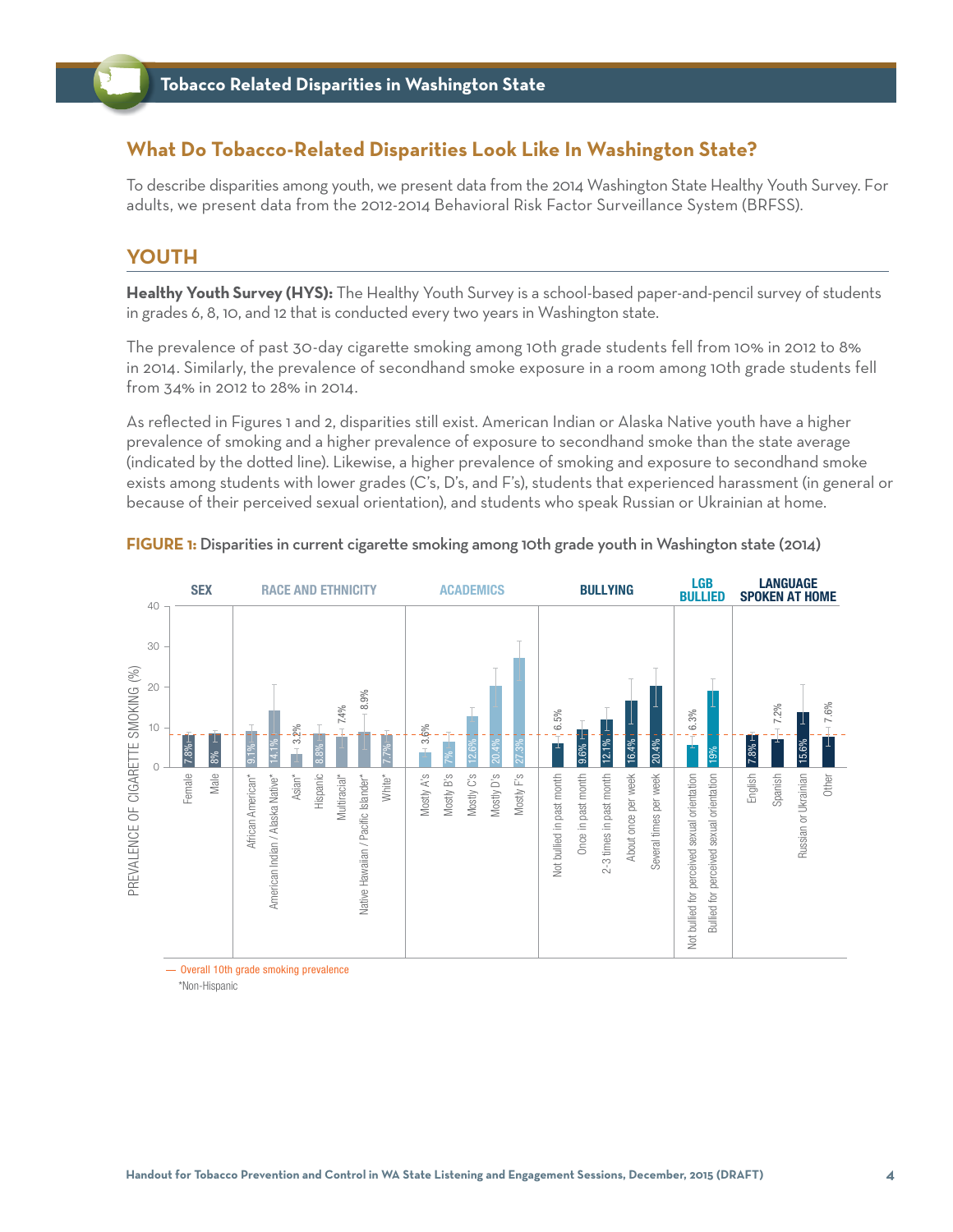### **FIGURE 2:** Disparities in exposure to secondhand smoke (SHS) among 10th grade youth in Washington state (2014)



\*Non-Hispanic

### **Alternative Forms of Tobacco Use**

With nearly 9 out of 10 smokers starting before age 18, tobacco policies and programs must adapt to new products introduced to the market and target interventions to prevent youth initiation.

#### **E-Cigarettes and Hookah**

Among 10<sup>th</sup> grade students, the overall prevalence of using hookah in the past 30 days was 10.0% and the prevalence of using electronic cigarettes was 18.0%. The use of alternative tobacco products such as these (Figure 3) demonstrates disparities similar to those seen with cigarette smoking. American Indian or Alaska Native youth have the highest prevalence of electronic cigarette and hookah use while Asian youth report the lowest prevalence.

### **Overall Tobacco Use Remains High**

A recent report from the Centers for Disease Control and Prevention (CDC) indicates recent national increases in hookah and electronic cigarette use are canceling out reductions in cigarette smoking, resulting in stagnant or even increasing rates of youth tobacco use. $^{\chi}$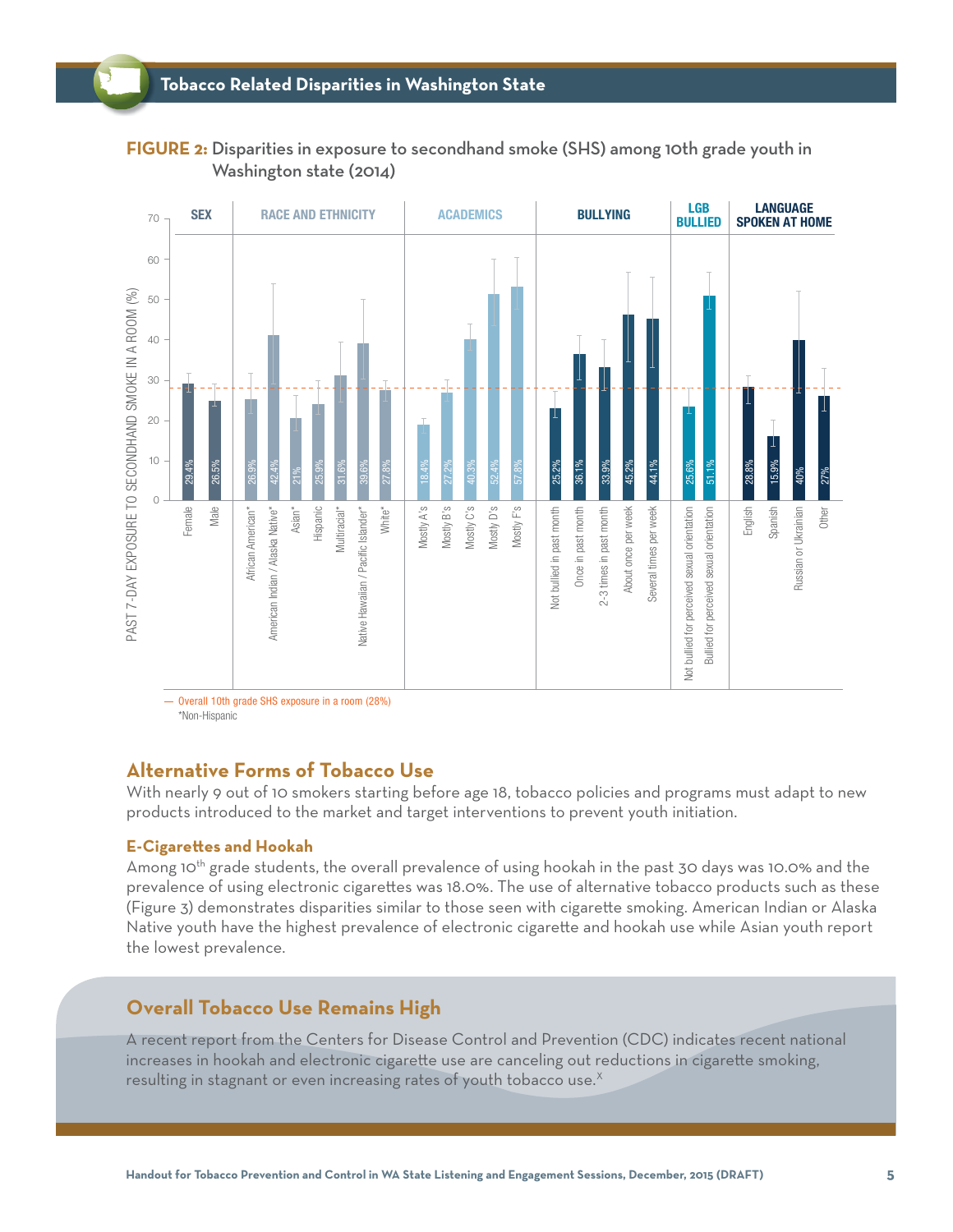**FIGURE 3:** Racial and ethnic disparities in past 30-day hookah and electronic cigarette use among 10th grade youth, Washington state (2014)



#### **Menthol**

According to the U.S. Food and Drug Administration, menthol cigarettes - the only flavored cigarette not banned nationwide – increase smoking initiation among youth, progression to regular smoking and reduced success in smoking cessation. Furthermore, marketing has been used to drive menthol preference in urban African American communities.<sup>ii</sup>

### **ADULTS**

**Behavioral Risk Factor Surveillance System (BRFSS):** The Washington state BRFSS is an annual phone survey of non-institutionalized adults.

Although some groups make up a relatively small proportion of the state population, they account for a disproportionate part of Washington state's "smoker population." Figure 4 shows that American Indian/ Alaskan Natives have a higher prevalence of smoking than non-Hispanic Whites, and highlights additional smoking disparities in the state by education, income, sexual orientation, living arrangements, mental health and disability status.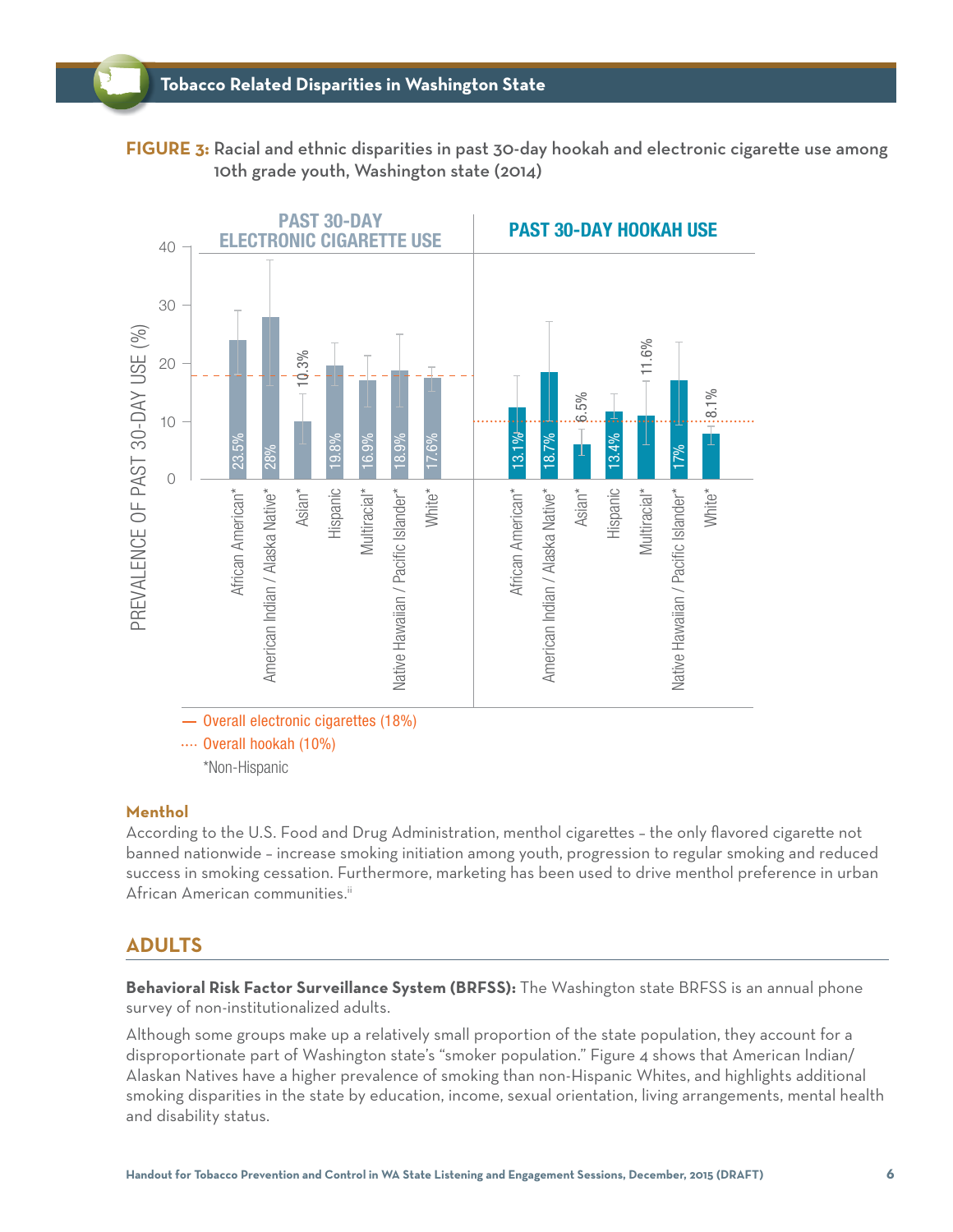

**FIGURE 4:** Disparities in current cigarette smoking among adults in Washington State (2012-2014)

Disparities in smoking mean that even small populations have thousands of people at risk as shown in Table 2. **In addition to the race and ethnicities represented in the table, 64,850 LGBT Washington state**  adults smoke cigarettes.<sup>iii\*</sup>

|  |  | TABLE 2: Cigarette smoking and population size among adults in Washington state by race and ethnicity (2012-2014) |  |
|--|--|-------------------------------------------------------------------------------------------------------------------|--|
|  |  |                                                                                                                   |  |

| <b>Adult Population (WA OFM,</b><br>2014)       | <b>Cigarette smoking</b><br><b>Percent</b><br>prevalence (BRFSS 2012-<br>of total*<br>2014) |       | <b>Estimated number of adult</b><br>smokers (percent of total**) |  |
|-------------------------------------------------|---------------------------------------------------------------------------------------------|-------|------------------------------------------------------------------|--|
| <b>Washington State Adults</b>                  | 100%                                                                                        | 16.2% | 884,000 (100%)                                                   |  |
| Hispanic Adults                                 | 12%                                                                                         | 13.5% | 88,000 (10.0%)                                                   |  |
| Black/African American (non-Hisp.)              | 3.5%                                                                                        | 16.7% | 32,000 (3.6%)                                                    |  |
| American Indian/Alaska Native<br>(non-Hisp.)    | 1.3%                                                                                        | 36.6% | 26,000(2.9%)                                                     |  |
| Asian (non-Hisp.)                               | 7.4%                                                                                        | 9.7%  | 39,000 (4.4%)                                                    |  |
| Native Hawaiian/Pacific Islander<br>(non-Hisp.) | 0.6%                                                                                        | 24.4% | 8,000 (0.9%)                                                     |  |
| Two or more races (non-Hisp.)                   | 3.9%                                                                                        | 25.4% | 54,000 (6.1%)                                                    |  |
| White (non-Hisp.)                               | 70.0%                                                                                       | 16.6% | 634,314 (71.7%)                                                  |  |

\*N=5,458,809 adults

\*\*N=884,000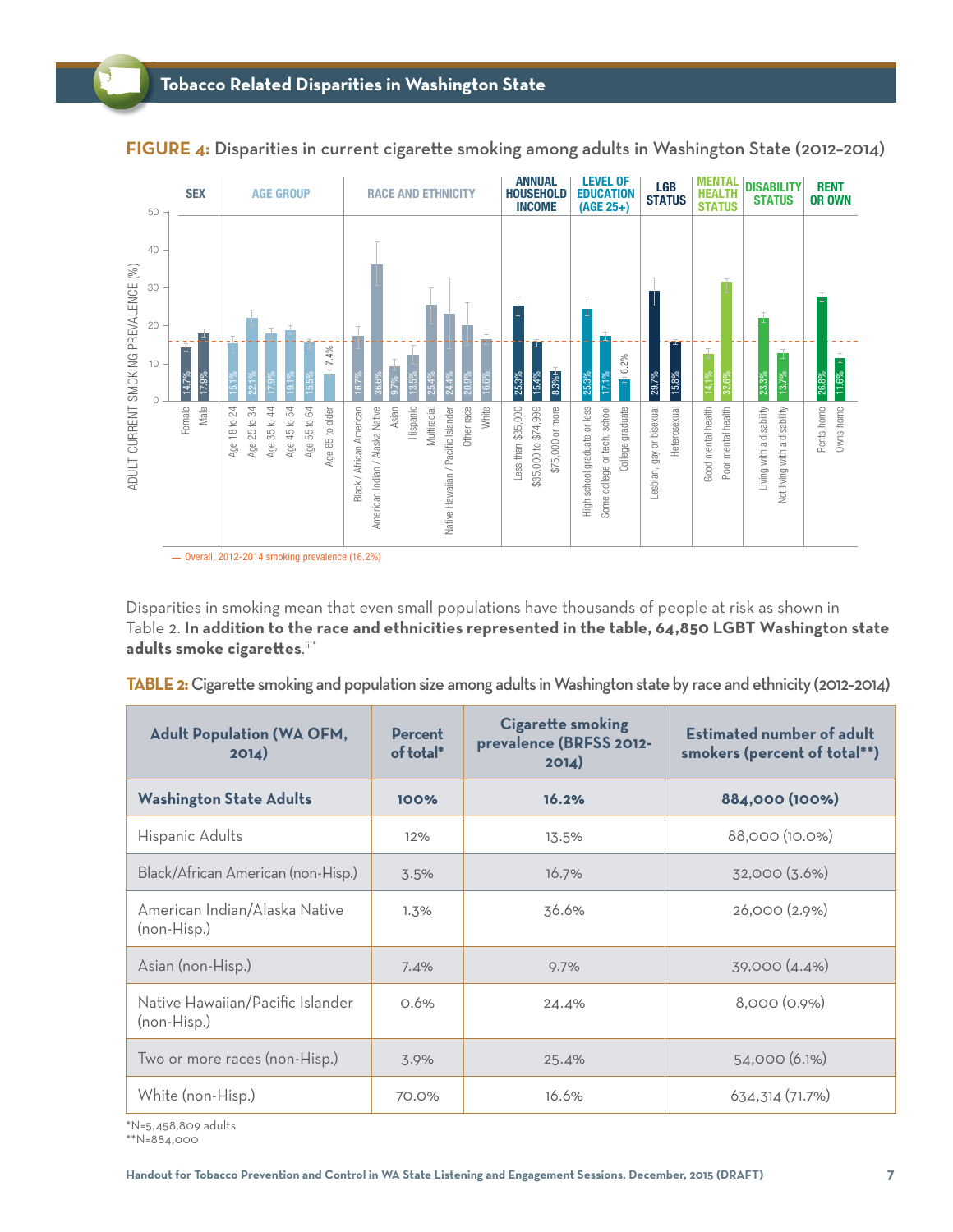### **Unknowns**

The Washington state BRFSS consistently indicated that Black or African American adults had a higher prevalence of smoking than White adults between 2003 and 2010. In 2011, the Centers for Disease Control and Prevention made major changes to the BRFSS sampling and data processing methodology, making newer results incomparable to older results.<sup>iv</sup> Since 2011, BRFSS has not indicated a disparity in adult smoking prevalence between Black or African American adults and White adults. It is unknown at this time whether this is because smoking prevalence in these two race groups changed or the lack of a difference is because of the change in methodology. The lack of a difference in smoking prevalence between Black or African American and White adults is consistent, however, with the youth results presented here and recent national estimates from a separate risk behavior surveillance system.<sup>v</sup>

### **Quit Attempts**

In Washington state, about 59% of adults who smoke made a quit attempt in the previous year. The prevalence of current smokers having made a quit attempt in the past year does not vary across population groups the way cigarette smoking does. The prevalence of making a quit attempt did not vary by race/ethnicity, annual household income, level of education, or sexual orientation (WA BRFSS, 2012-2014).

**Pregnancy Risk Assessment Monitoring System (PRAMS):** The Washington state PRAMS assesses women who recently gave birth using both phone and mail surveys. Recent mothers are asked about how many cigarettes they smoked on an average day before becoming pregnant, in the last three months of pregnancy and current usage.

Recent mothers who identify as American Indian or Alaska Native have the highest prevalence of smoking followed by Native Hawaiian or other Pacific Islanders. However, small sample sizes make it difficult to compare groups.



#### **FIGURE 5:** Smoking prevalence among pregnant women

### **Related Issues**

Tobacco use is often related to other problems such as substance use and behavioral health problems. Interventions to address tobacco use among adults or youth should consider that some people affected by tobacco use are also struggling with substance use or mental health problems and plan interventions that address or account for these other issues.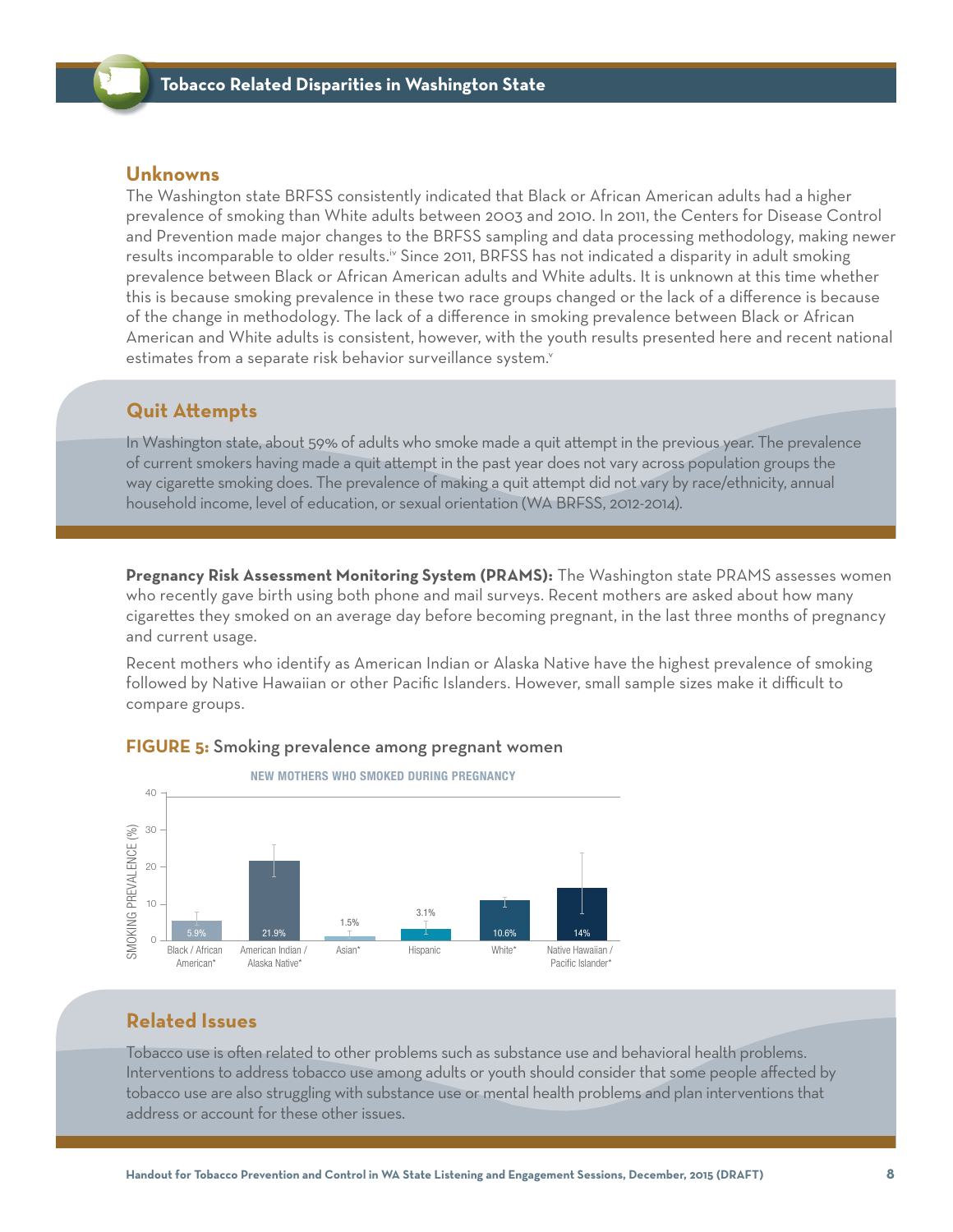### **Certain Communities Suff er Disproportionately from Tobacco Retail Outlets and Advertising**

When communities are densely populated with tobacco retailers, increased access to tobacco products and environmental cues may promote smoking. Research shows that young people who are exposed to tobacco advertising or live in areas with high retailer density, or both, are more likely to smoke.<sup>vii</sup> Furthermore, communities that allow the sale of cigarettes and other tobacco products near schools have higher rates of youth tobacco use than communities that have tobacco free zones around schools.<sup>viii</sup>

The geographic distribution of retailers within Washington is strongly associated with the highway system. In 2014, 98% of tobacco retailers were within 2,000 feet of a Washington state highway and 50% were within 900 feet. Most gas stations also sell tobacco products.

A previous review of tobacco retailer density in Washington state found that some communities with higher percentages of minority and low-income populations have higher tobacco retailer density. For example, there are more tobacco retailers per capita in census tracts with a higher percentage of low-income individuals than the state average and the density of retailers decreases as the percent of the population living in poverty decreases.

There were also more tobacco retailers per capita in census tracts with higher percentages of people who lack a high school education, are Black or African American, are American Indian or Alaska Native, or are Hispanic/Latino.ix

### **Despite Progress – We Need To Do More**

Everyone – whether policymakers, community leaders, or public health professionals – has a role to play in eliminating tobacco-related disease, disability, and death. Good work is in progress, but despite efforts, tobacco-related disparities persist. However, we know what works to prevent and eliminate tobacco-related disease and disparities moving forward.

- **Comprehensive programs:** Research shows that the more money states invest in comprehensive tobacco prevention and control programs, the greater the reductions in smoking. The longer states invest, the greater the impact. Implementing and sustaining a comprehensive program requires political will and commitment, and funding.
- **Funded community partnerships:** Greater attention must be provided to populations carrying a disproportionate burden related to tobacco use by creating and sustaining funded community partnerships.
- **Public policies:** Public policies should be advanced to reduce exposure to targeted tobacco industry advertising, restrict youth access, and create and expand smoke-free places.
- **Media campaigns:** Strategic, culturally appropriate, targeted and mass media campaigns should be implemented.
- **Cessation resources:** Adequate and appropriate cessation resources should be provided.
- **Data and evaluation:** Data and evaluation systems should be enhanced to ensure the disaggregation of subpopulation data and the evaluation of culturally appropriate interventions.

The mission is to achieve a tobacco-free, healthy, and fit society to be able to flourish in the 21st century…Enough is enough.

*—Remarks from Acting Surgeon General RADM Boris Lushniak, January 17, 2014*